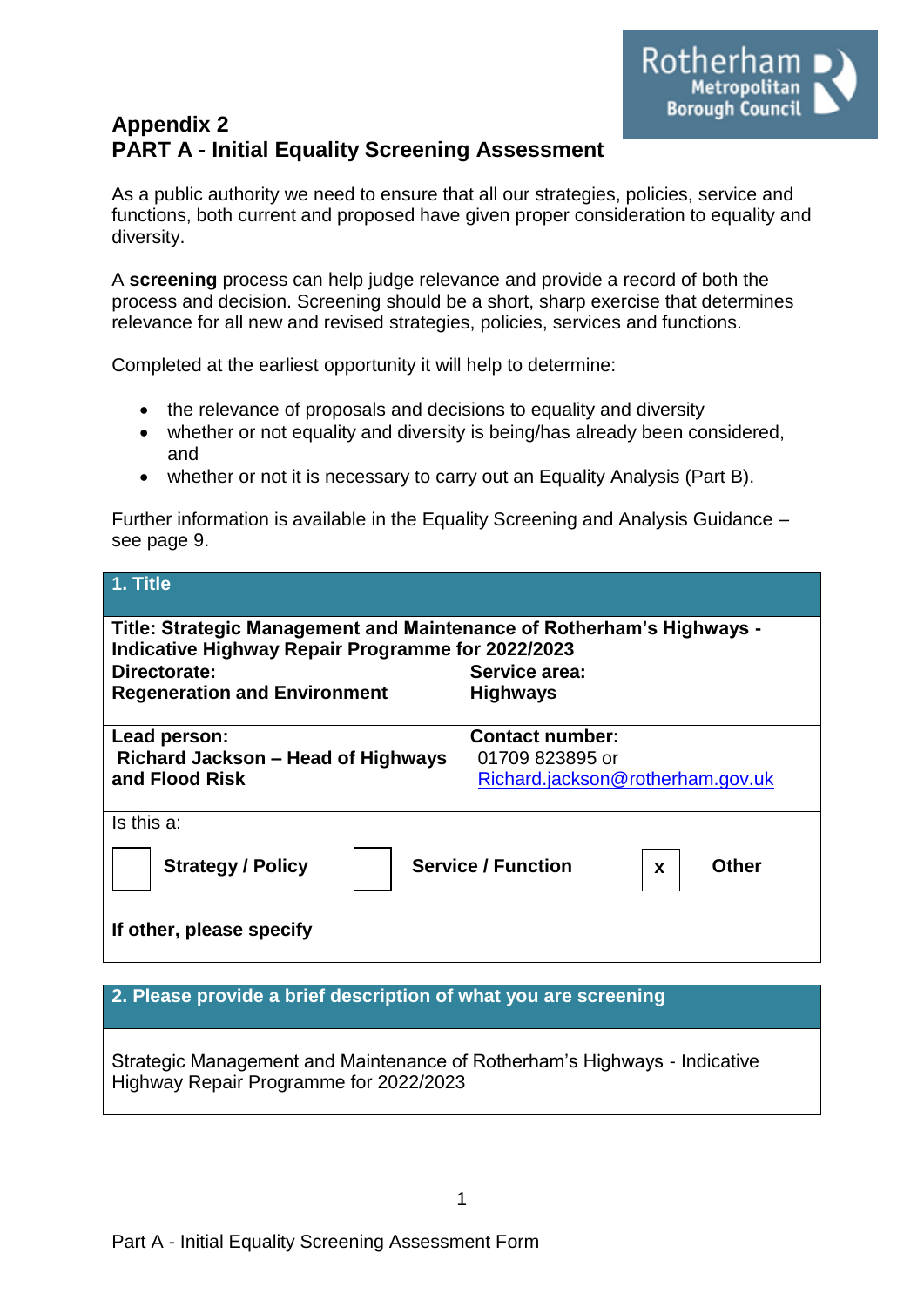## **3. Relevance to equality and diversity**

All the Council's strategies / policies, services /functions affect service users, employees or the wider community – borough wide or more local. These will also have a greater/lesser relevance to equality and diversity.

The following questions will help you to identify how relevant your proposals are.

When considering these questions think about age, disability, sex, gender reassignment, race, religion or belief, sexual orientation, civil partnerships and marriage, pregnancy and maternity and other socio-economic groups e.g. parents, single parents and guardians, carers, looked after children, unemployed and people on low incomes, ex-offenders, victims of domestic violence, homeless people etc.

| <b>Questions</b>                                                              | Yes | <b>No</b> |
|-------------------------------------------------------------------------------|-----|-----------|
| Could the proposal have implications regarding the                            |     | <b>No</b> |
| accessibility of services to the whole or wider community?                    |     |           |
| (Be mindful that this is not just about numbers. A potential to affect a      |     |           |
| small number of people in a significant way is as important)                  |     |           |
| Could the proposal affect service users?                                      | Yes |           |
| (Be mindful that this is not just about numbers. A potential to affect a      |     |           |
| small number of people in a significant way is as important)                  |     |           |
| Has there been or is there likely to be an impact on an                       | Yes |           |
| individual or group with protected characteristics?                           |     |           |
| (Consider potential discrimination, harassment or victimisation of            |     |           |
| individuals with protected characteristics)                                   |     |           |
| Have there been or likely to be any public concerns regarding                 |     | <b>No</b> |
| the proposal?                                                                 |     |           |
| (It is important that the Council is transparent and consultation is          |     |           |
| carried out with members of the public to help mitigate future                |     |           |
| challenge)                                                                    |     |           |
| Could the proposal affect how the Council's services,                         |     | <b>No</b> |
| commissioning or procurement activities are organised,                        |     |           |
| provided, located and by whom?                                                |     |           |
| (If the answer is yes you may wish to seek advice from                        |     |           |
| commissioning or procurement)                                                 |     |           |
| Could the proposal affect the Council's workforce or                          |     | <b>No</b> |
| employment practices?                                                         |     |           |
| (If the answer is yes you may wish to seek advice from your HR                |     |           |
| business partner)                                                             |     |           |
| If you have answered no to all the questions above, please explain the reason |     |           |
|                                                                               |     |           |
|                                                                               |     |           |

If you have answered **no** to all the questions above please complete **sections 5 and 6.**

If you have answered **yes** to any of the above please complete **section 4.**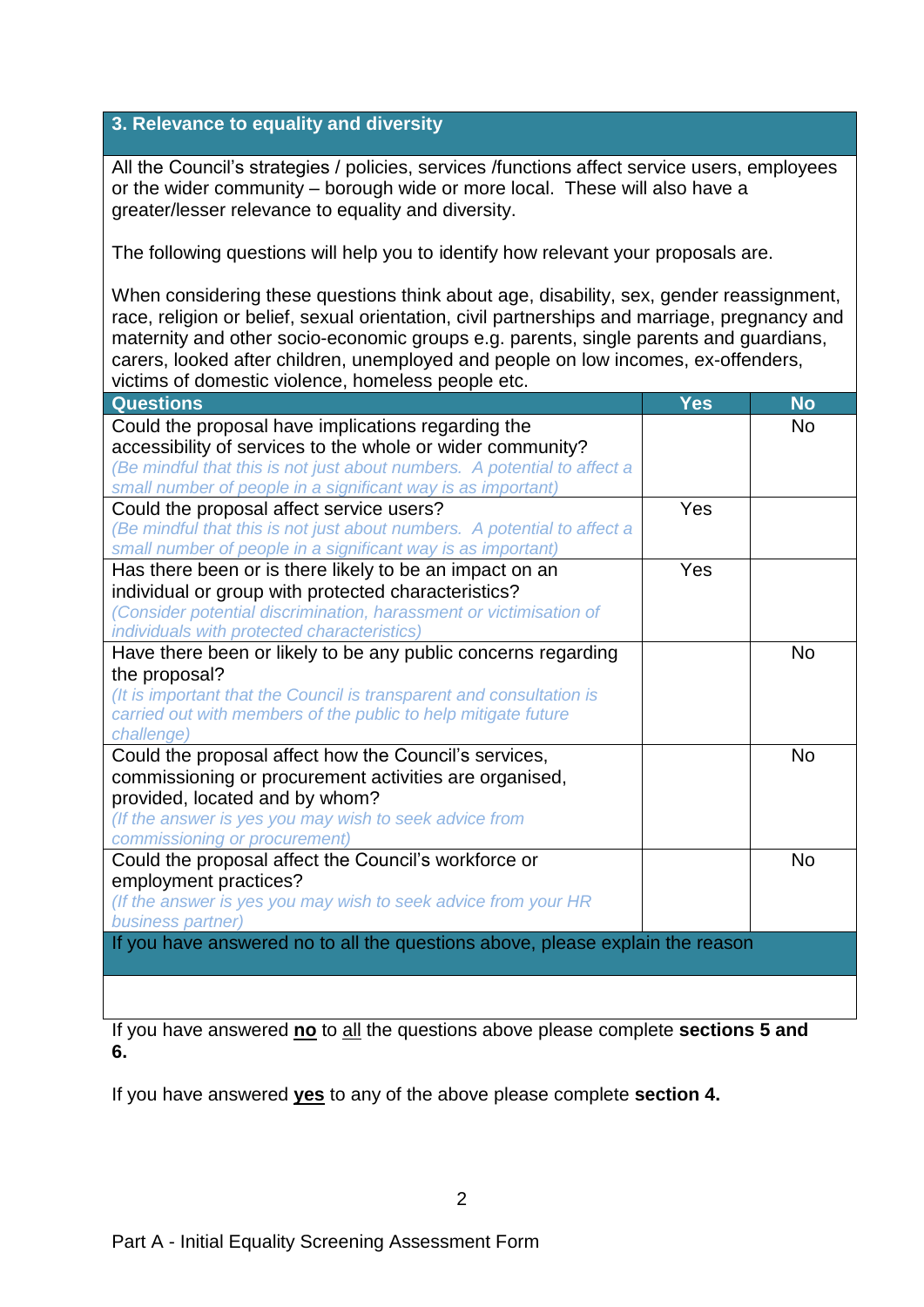# **4. Considering the impact on equality and diversity**

If you have not already done so, the impact on equality and diversity should be considered within your proposals before decisions are made**.**

Considering equality and diversity will help to eliminate unlawful discrimination, harassment and victimisation and take active steps to create a discrimination free society by meeting a group or individual's needs and encouraging participation.

Please provide specific details for all three areas below using the prompts for guidance and complete an Equality Analysis (Part B).

# **How have you considered equality and diversity?**

The Council is placed under a duty to maintain its highways by Section 41 of the Highways Act 1980. Section 58 of the Act allows the Council to mount a defence in actions against the Authority if it can demonstrate that it has taken reasonable care to ensure that the highway was not dangerous to traffic. The "Rotherham MBC Code of Practice for Highway Inspection and Assessment" assists the Council to robustly defend highway claims under Section 58 of "The Highways Act 1980".

The RMBC Code of Practice for Highway Inspection and Assessment helps ensure roads are serviceable and safe. The consequence of a poorly managed and maintained highway network impacts directly on all road users, has a detrimental impact on the local economy and on user's perceptions of the Borough.

The Highways Communication Strategy details how the Council will liaise with the various media outlets and social media portals, including the Council website, to make the wider community aware of the proposed works, provide a method for interested parties to influence works and allow regular updates during the progress of the schemes.

Issues relating to equalities has been addressed as part of the current Highway Repair Programme 2021/22 programme with the inclusion of measures to give access to the highway network for all disadvantaged groups.

The delivery of works that effect access to schools or places of worship are scheduled at a time to minimise disruption to all user groups. Often works near to or affecting access to a school are carried out during the summer school holidays or at nights.

## **Key findings**

The highway network is available for all residents, businesses and visitors to the Borough. The Council make positive changes to the highway network to provide any disadvantaged groups with equal opportunity to access all aspects of the network.

The current indicative Highway Repair Programme 2021/22 includes a substantial schedule of works to improve access to the footway network. These measures provide visually impaired and wheelchair user's equal access to the network.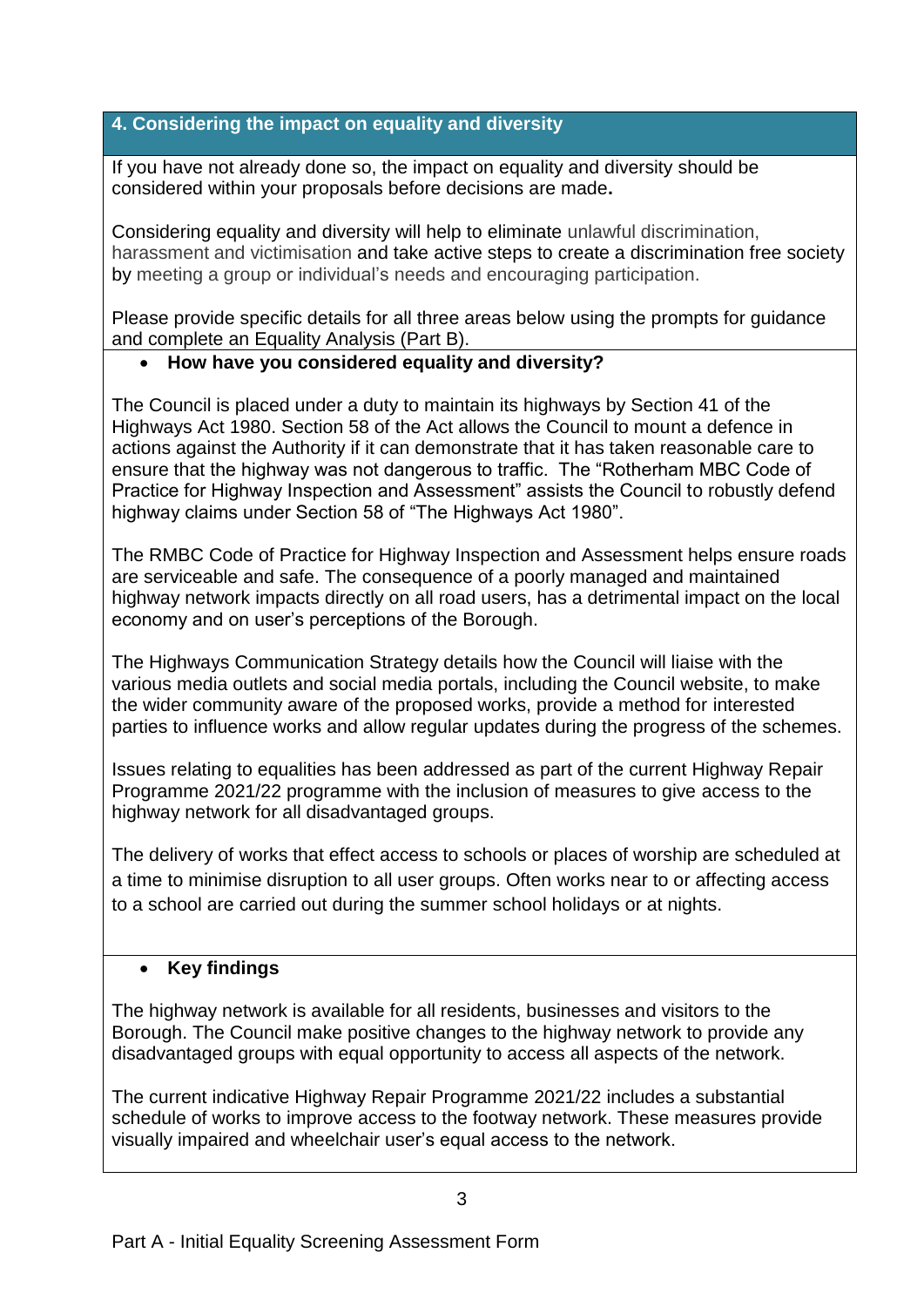The Highways Communication Strategy details how the Council will liaise with the various media outlets and social media portals, including the Council website, to make the wider community aware of the proposed works, provide a method for interested parties to influence works and allow regular updates during the progress of the schemes.

All relevant residents, businesses, local Councillors and relevant stakeholders are consulted prior to the delivery of schemes detailed in the proposed indicative Highway Repair Programme 2022/23.

All queries relating to access to properties or businesses are considered in the provision of the works. Where possible, additional requirements required to meet any specific needs of a group or individual during the delivery of the works will be accommodated to encourage the continue access to the highway network.

Issues relating to equalities has been addressed as part of the proposed Highway Repair Programme 2022/23 programme with the inclusion of measures to give access to the highway network for all disadvantaged groups.

#### **Actions**

The service levels specified within the "Rotherham MBC Code of Practice for Highway Inspection and Assessment" and the risk-based evaluation process acknowledges the different users of the public highway. The minimum investigatory levels specified within the CoP are provided as a guide. The vulnerability of all highway users, including cyclists and pedestrians to certain highway defects are reflected in the risk assessment carried out when deciding the category of the defect.

Issues relating to equalities has been addressed as part of the proposed Highway Repair Programme 2022/23 with the inclusion of measures to give access to the highway network for all disadvantaged groups.

The highway network is available for all residents, businesses and visitors to the Borough. The Council makes positive changes to the highway network to provide any disadvantaged groups with equal opportunity to access all aspects of the network.

The proposed indicative Highway Repair Programme 2022/23 includes a schedule of works to improve access to the footway network. These measures provide visually impaired and wheelchair user's with an improved access to the network.

All relevant residents, businesses, local Councillors and relevant stakeholders are consulted prior to the delivery of schemes detailed in the proposed indicative Highway Repair Programme 2022/23.

All queries relating to access to properties or businesses are consider in the provision of the works. Where possible additional requirements required to meet any specific needs of a group or individual during the delivery of our works will be accommodated to encourage the continue access to the highway network.

Date to scope and plan your Equality Analysis: